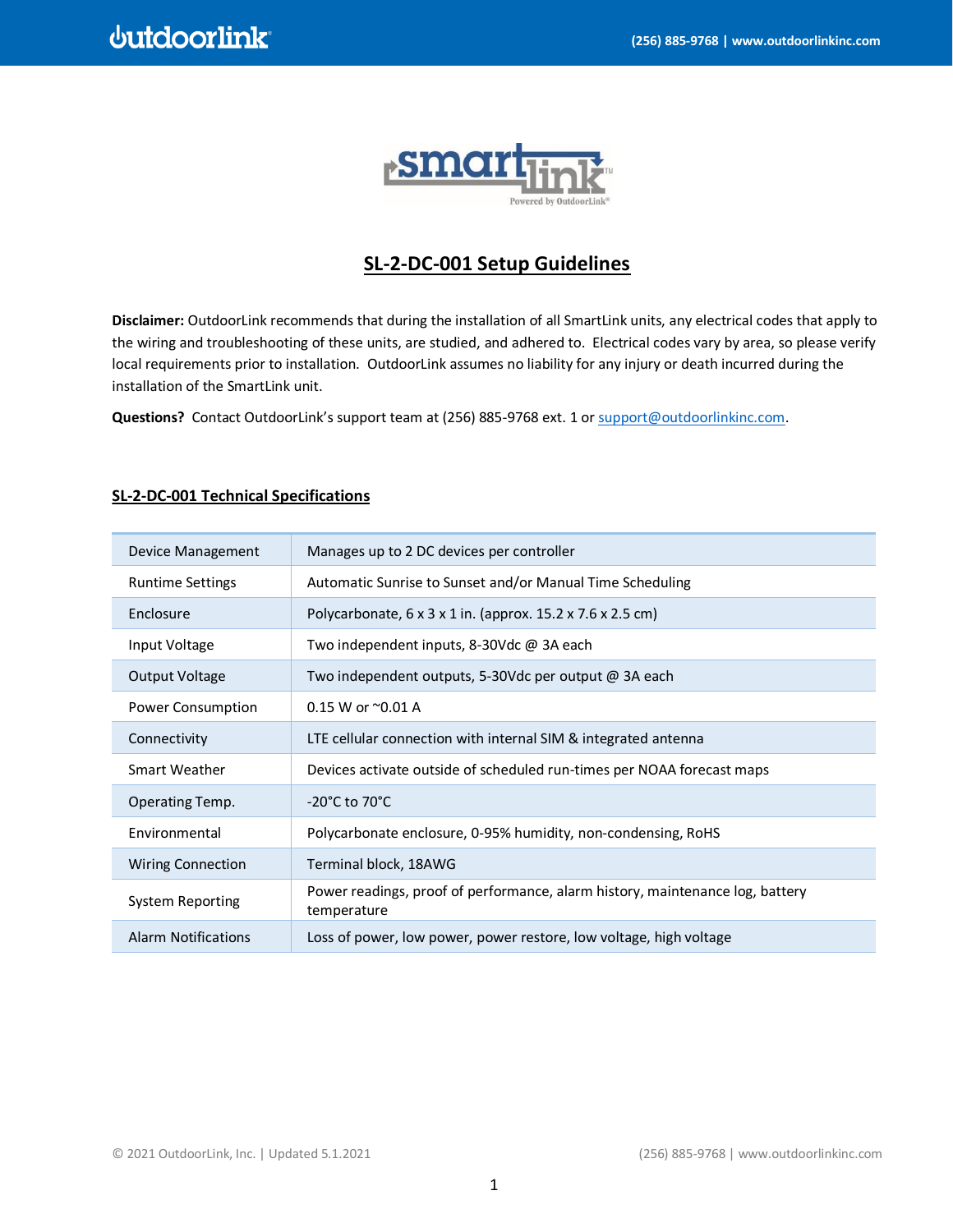## **SL-2-DC-001 Interface**

The SL-2-DC controller can manage up to two DC devices that are either AC or DC (solar) powered. Below is a summary of interface options, however not all features apply to all installations.

# PRODUCT SUPPORT **dutdoorlink** PRODUCT SUPPORT<br>1-256-885-9768<br>SUPPORT@OUTDOORLINKINC.COM ALARM IN OUT1 OUT2 AUX 00000000  $\bullet$ ,  $\bullet$ , SERIAL 12345678  $\overline{9}$ Q d sjejsjejsjejs  $\bigcirc$ 11 10

### **Image 1**

# **SL-2-DC-001 Interface Index**

| 1              | Terminal Block IN (+)                   |
|----------------|-----------------------------------------|
| $\overline{2}$ | Terminal Block IN (-)                   |
| 3              | Terminal Block OUT1 (+)                 |
| 4              | Terminal Block OUT1 (-)                 |
| 5              | Terminal Block OUT2 (+)                 |
| 6              | Terminal Block OUT2 (-)                 |
| 7              | <b>Terminal Block Temp/AUX</b>          |
| 8              | <b>Terminal Block Temp/AUX</b>          |
| 9              | USB 2.0 Micro-B Female                  |
| 10             | RJ45 to Serial Female                   |
| 11             | Connector for optional external antenna |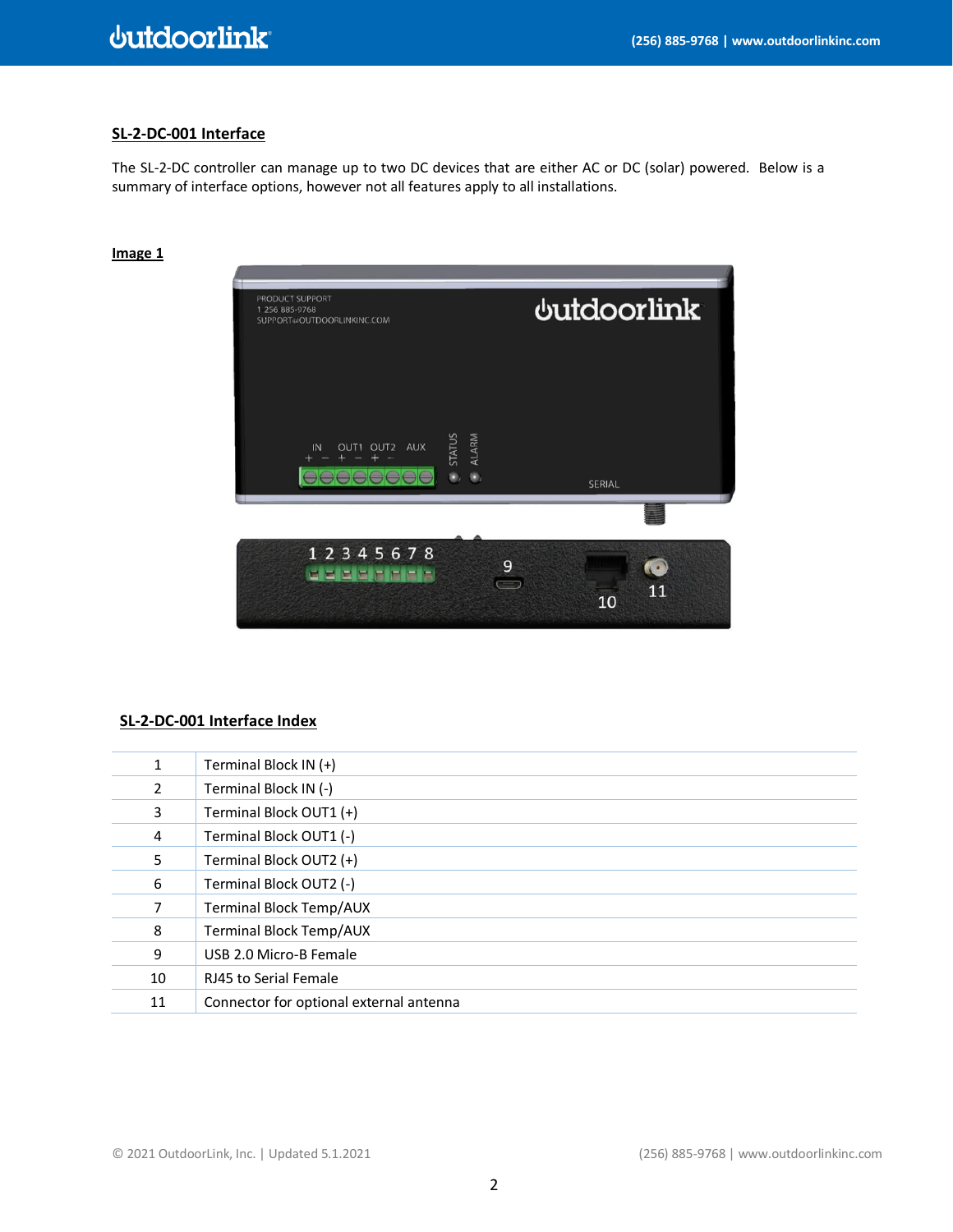### **SL-2-DC-001 Installation Guidelines**

OutdoorLink technical support, can be reached at (256) 885-9768 ext. 1 o[r support@outdoorlinkinc.com.](mailto:support@outdoorlinkinc.com)

#### **Tools & Materials Needed (not provided)**

- 1. Wire crimpers
- 2. Mini standard screwdriver to secure terminal connections
- 3. 3M two-sided adhesive tape or two-sided Velcro for mounting

#### **Installation Steps**

- 1. The SL-2-DC-001 operates between 8-30Vdc. A supply line within this range is needed for the input power.
- 2. Voltage into the unit equals voltage out to both Ports. I.e., if a 12Vdc power supply feeds the SmartLink, then both Port outputs will receive 12Vdc. When managing devices of different DC voltages, the higher voltage (i.e., 19Vdc) should feed the Input to the SmartLink and a down converter should be used to convert the higher voltage to the lower voltage device (i.e., 12Vdc).
- 3. Choose installation placement and confirm cable lengths are sufficient for making all device connections. The SmartLink should be facing outward and upward for optimal cellular connectivity.
- 4. Place the SmartLink on the chosen location and use double-sided tape or Velcro to secure the unit.
- 5. Wiring Connections
	- a. The SL-2-DC controller requires 18 AWG wiring for both input and output connections. For devices with barrel jack connectors, OutdoorLink can provide a Connector Kit with female and male barrel connectors for 12V and 19V DC devices.

### b. SL-2-DC Wiring Overview

| Device Management        | Manages up to 2 DC devices                                       |
|--------------------------|------------------------------------------------------------------|
| Input Voltage            | 8-30Vdc @ 6A                                                     |
| Output Voltage           | 8-30Vdc per output                                               |
| <b>Output Power</b>      | 3A per port                                                      |
| <b>Wiring Connection</b> | Terminal block, 18AWG                                            |
| <b>Auxiliary Output</b>  | Battery thermistor attachment for temperature monitoring (solar) |

c. See Image 2 on page 4 for reference.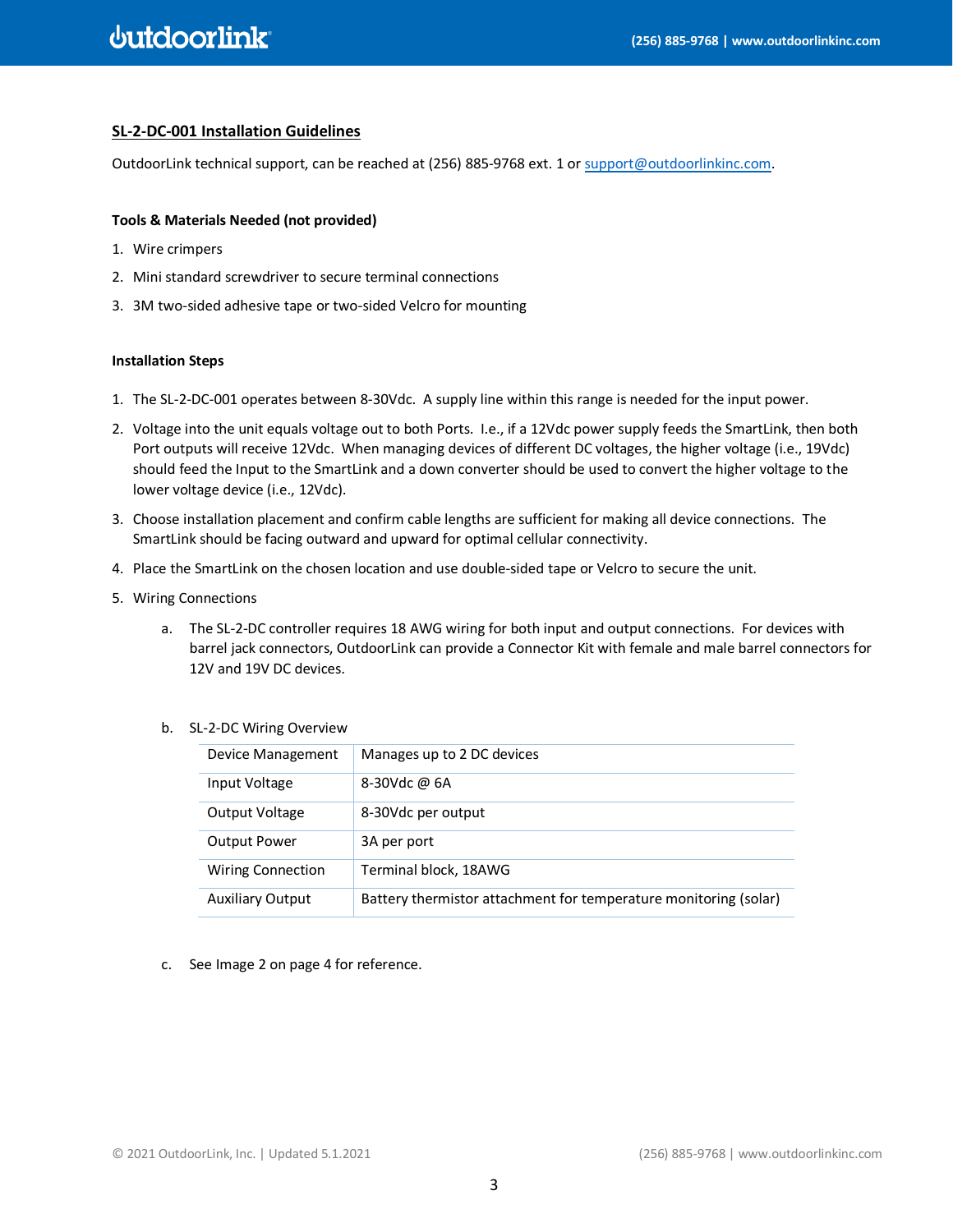# **Juidoorlink**

#### **Image 2**



- 6. Connect the POS and NEG power supply lines to the IN terminal block with 18AWG wire. If using an AC power supply, then a wiring harness should be supplied to connect the female and male barrel connectors of the adapter.
- 7. Once power is connected to the controller, a green light should start flashing quickly. If the light is flashing slowly, then the SIM card is still reconnecting to its cellular carrier.
- 8. Connect the devices to OUT 1 and OUT 2. Do this by either directly hardwiring the devices with 18AWG POS and NEG wire or use an OutdoorLink supplied wiring harness with barrel connectors.
- 9. Devices will not turn on unless the schedules are assigned to be ON at the time of installation in the SmartLink portal. To do this, login to the portal[: https://portal.outdoorlinkinc.com/login,](https://portal.outdoorlinkinc.com/login) search for the last 4 digits of the ICCID number on the SmartLink controller, and go to the unit's Dashboard:

| $\equiv$ butdoorlink                   |                     |                                                         |                  |                                      |              |                                     |        |                                                     | <b>NEED HELP?</b>                     |
|----------------------------------------|---------------------|---------------------------------------------------------|------------------|--------------------------------------|--------------|-------------------------------------|--------|-----------------------------------------------------|---------------------------------------|
| <b>Admin App</b>                       | $\checkmark$        | Site Dashboard - Stop ID: 0091                          |                  |                                      |              |                                     |        |                                                     | $\mathscr{D}_{\bullet}$ $\mathscr{C}$ |
| <b>Support App</b>                     | $\hat{\phantom{a}}$ | <b>Site Details</b>                                     |                  | OutdoorLink                          | ÷            | Relay 1                             | $\Phi$ | Relay 2                                             | $\Phi$                                |
| <b>Customer List</b>                   |                     | Name<br>Stop ID: 0091                                   |                  | <b>ICCID</b><br>89014103271407801388 | ூ            | Zones                               |        | Zones                                               |                                       |
| <b>User Management</b>                 |                     | Description<br><b>20W</b>                               |                  | Device<br>OutdoorLink 2-Port DC      |              | Sign Power<br>(No description)      |        | 5W LED<br>(No description)                          |                                       |
| <b>Radio Search</b>                    |                     | Location<br>Santa Fe & Le Vere E                        |                  | <b>Comm Status</b><br>Online         |              | Schedules                           | $\Box$ | Schedules                                           | $\boxdot$                             |
| Customer                               |                     | <b>GPS Coordinates</b><br>33.8066448* N, 118.2152932* W | $\square$        | <b>Last Comm</b><br>9 hours ago      |              | 1. Always On<br>Duty Cycle (%): 100 |        | 1. Every day<br>ON: Sunset<br>OFF: 12:00 AM         |                                       |
| Long Beach Transit (LBT)               |                     | <b>Time Zone</b><br>PDT                                 |                  | <b>Recent Commands</b>               | $\checkmark$ | 2. Inactive Schedule                |        | Duty Cycle (%): 20<br>2. Every day                  |                                       |
| Site Group<br>Long Beach LBT. Urban So | $\hat{\phantom{a}}$ |                                                         |                  | Alarms                               | ÷            | 3. Inactive Schedule                |        | ON: 12:00 AM<br>OFF: 05:00 AM<br>Duty Cycle (%): 20 |                                       |
| <b>List View</b>                       |                     | <b>Maintenance Log</b>                                  |                  |                                      |              | 4. Inactive Schedule                |        | 3. Every day<br>ON: 05:00 AM                        |                                       |
| Map View                               |                     | <b>HISTORY</b>                                          | <b>ADD ENTRY</b> | <b>HISTORY</b>                       |              |                                     |        | OFF: Sunrise<br>Duty Cycle (%): 20                  |                                       |
| Bulk Commands List &                   |                     |                                                         |                  |                                      |              |                                     |        | 4. Inactive Schedule                                |                                       |
| Site                                   | $\hat{}$            |                                                         |                  |                                      |              |                                     |        |                                                     |                                       |
| Stop ID: 0091                          |                     |                                                         |                  |                                      |              |                                     |        |                                                     |                                       |
| <b>Site Dashboard</b>                  |                     |                                                         |                  |                                      |              |                                     |        |                                                     |                                       |
| <b>Power Readings</b>                  |                     |                                                         |                  |                                      |              |                                     |        |                                                     |                                       |
| <b>Proof of Performance</b>            |                     |                                                         |                  |                                      |              |                                     |        |                                                     |                                       |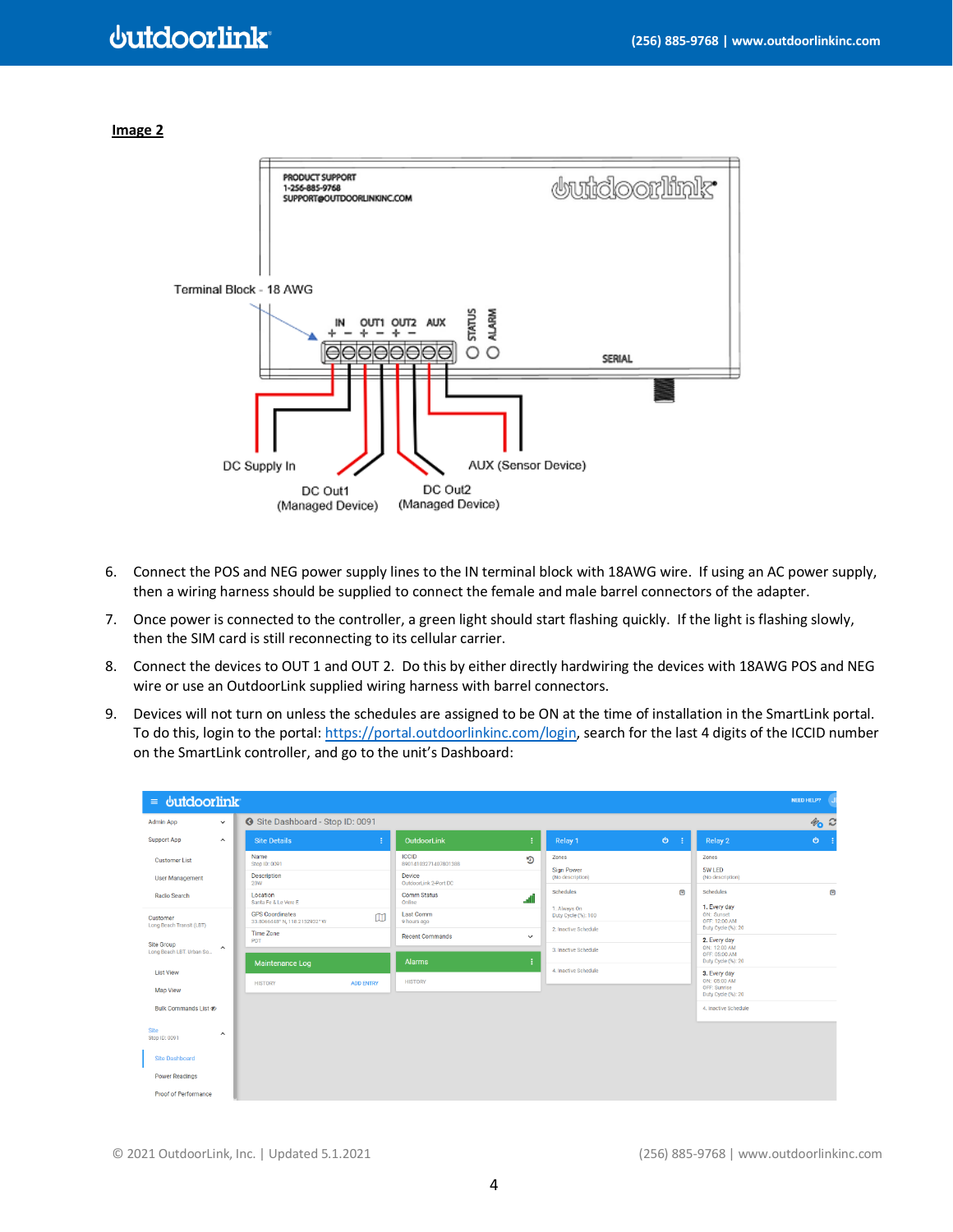# **dutdoorlink**

10. If the schedule is set for *Always On,* or the Relay is scheduled to be on at the time, the device should power up once the controller receives power and connects to its cellular carrier. If the schedule is not set to be on at the time, then push the Power Button located on the blue header of each Relay:

|                                                          | Relay 1                               | $\boldsymbol{\omega}$ | ÷ | Relay 2                                                             | $\boldsymbol{\omega}$ | ÷ |
|----------------------------------------------------------|---------------------------------------|-----------------------|---|---------------------------------------------------------------------|-----------------------|---|
|                                                          | <b>Zones</b>                          |                       |   | Zones                                                               |                       |   |
| If schedule is set                                       | <b>Sign Power</b><br>(No description) |                       |   | 5W LED<br>(No description)                                          |                       |   |
| for Always On, then<br>the device should                 | <b>Schedules</b>                      |                       | ⊡ | <b>Schedules</b>                                                    |                       | ⊡ |
| turn on once it<br>receives power and<br>connects to its | 1. Always On<br>Duty Cycle (%): 100   |                       |   | 1. Every day<br>ON: Sunset<br>OFF: 12:00 AM                         |                       |   |
| carrier.                                                 | 2. Inactive Schedule                  |                       |   | Duty Cycle (%): 20                                                  |                       |   |
|                                                          | 3. Inactive Schedule                  |                       |   | 2. Every day<br>ON: 12:00 AM<br>OFF: 05:00 AM<br>Duty Cycle (%): 20 |                       |   |
|                                                          | 4. Inactive Schedule                  |                       |   | 3. Every day<br>ON: 05:00 AM<br>OFF: Sunrise<br>Duty Cycle (%): 20  |                       |   |
|                                                          |                                       |                       |   | 4. Inactive Schedule                                                |                       |   |

| Relay 1<br><b>Zones</b>                                                         | ტ<br>ŧ | Relay 2<br><b>Zones</b>                                                               | ტ<br>If schedule is not set<br>for Always On, and<br>schedule is not on at                            |
|---------------------------------------------------------------------------------|--------|---------------------------------------------------------------------------------------|-------------------------------------------------------------------------------------------------------|
| <b>Sign Power</b><br>(No description)                                           |        | 5W LED<br>(No description)                                                            | the time of testing,<br>press the Power                                                               |
| <b>Schedules</b><br>1. Always On<br>Duty Cycle (%): 100<br>2. Inactive Schedule | ⊓      | <b>Schedules</b><br>1. Every day<br>ON: Sunset<br>OFF: 12:00 AM<br>Duty Cycle (%): 20 | Button on the header<br>冋<br>of each Relay to turn<br>the device on.<br>This will keep the            |
| 3. Inactive Schedule                                                            |        | 2. Every day<br>ON: 12:00 AM<br>OFF: 05:00 AM<br>Duty Cycle (%): 20                   | device on until the<br>end of its upcoming<br>schedule (below).                                       |
| 4. Inactive Schedule                                                            |        | 3. Every day<br>ON: 05:00 AM<br>OFF: Sunrise<br>Duty Cycle (%): 20                    | Relay Power Commands<br>$\mathbf x$<br>Off<br><b>On</b><br>This will turn the relay on until the next |
|                                                                                 |        | 4. Inactive Schedule                                                                  | schedule ends.<br>Cancel<br>Confirm                                                                   |